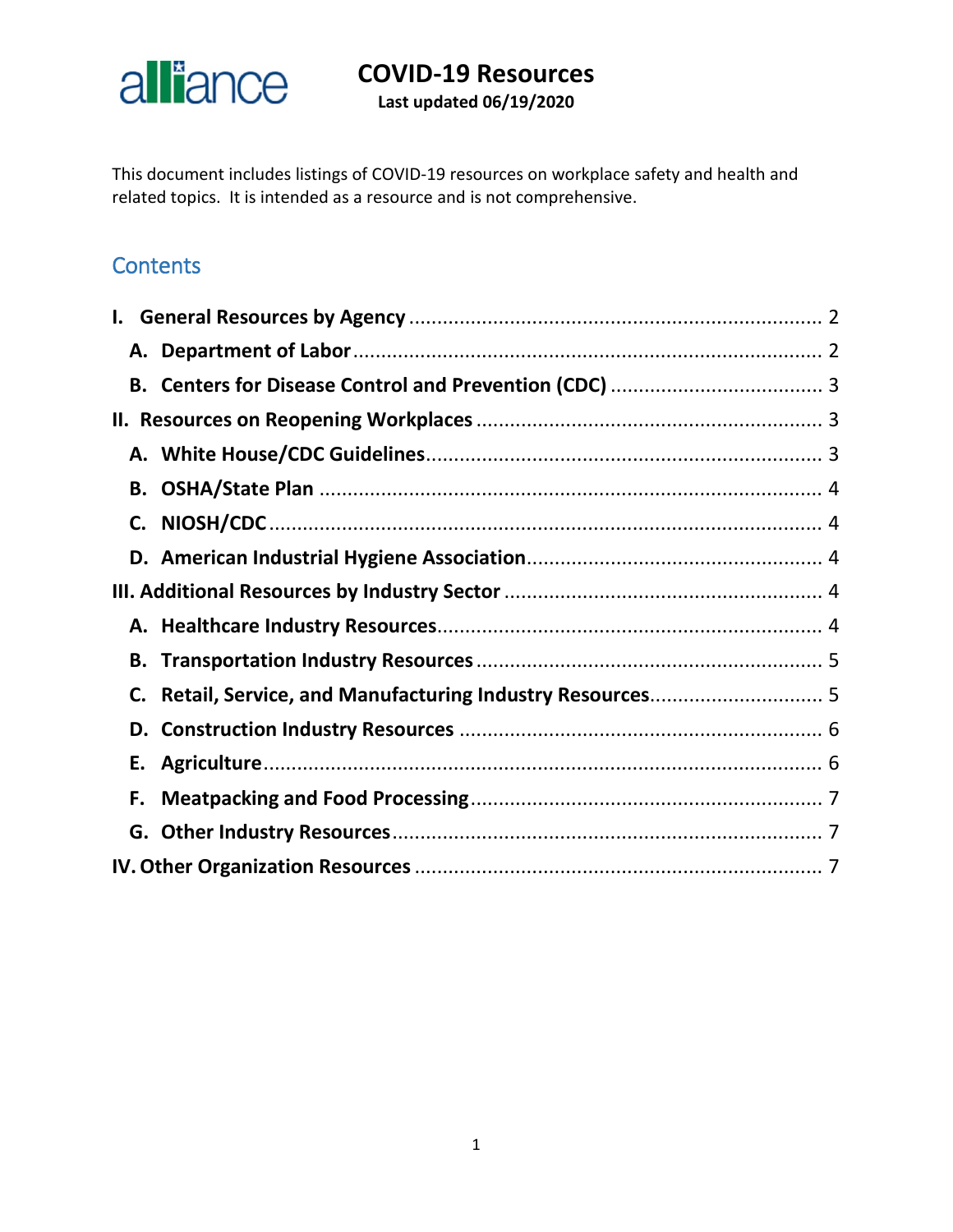

**COVID-19 Resources Last updated 06/19/2020**

#### <span id="page-1-0"></span>**I. General Resources by Agency**

#### <span id="page-1-1"></span>**A. Department of Labor**

#### **1. Occupational Safety and Health Administration**

OSHA's primary resource is the **[COVID-19 Safety and Health Topics Page](https://www.osha.gov/SLTC/covid-19/)**. This page is updated routinely and we encourage you to review it frequently. General guidance on this page includes:

- [Ten Steps All Workplaces Can Take to Reduce Risk of Exposure to Coronavirus Poster](https://www.osha.gov/pls/publications/publication.html#c19) (Available in 13 Languages)
- [Guidance on Preparing Workplaces for COVID-19](https://www.osha.gov/Publications/OSHA3990.pdf) [\(Spanish\)](https://www.osha.gov/Publications/OSHA3992.pdf)
- [Prevent Worker Exposure to Coronavirus](https://www.osha.gov/Publications/OSHA3989.pdf) [\(Spanish\)](https://www.osha.gov/Publications/OSHA3991.pdf)
- [Worker Exposure Risk to COVID-19](https://gcc01.safelinks.protection.outlook.com/?url=https%3A%2F%2Fwww.osha.gov%2FPublications%2FOSHA3993.pdf&data=02%7C01%7CJones.Tina%40dol.gov%7C6e2c3b1ce10f40013c9508d7da6a3123%7C75a6305472044e0c9126adab971d4aca%7C0%7C0%7C637218021941315643&sdata=8Qkg7qXjpicIogFQP3X08rJ7n0TVWggPMgQvrxMnfMc%3D&reserved=0) [\(Spanish\)](https://gcc01.safelinks.protection.outlook.com/?url=https%3A%2F%2Fwww.osha.gov%2FPublications%2FOSHA3993SP.pdf&data=02%7C01%7CJones.Tina%40dol.gov%7C6e2c3b1ce10f40013c9508d7da6a3123%7C75a6305472044e0c9126adab971d4aca%7C0%7C0%7C637218021941315643&sdata=SnppZp%2FLhoXUhx07kT828WxpRx9EzG34cXCHI%2BTN8nk%3D&reserved=0)
- **NEW -** [Seven Steps to Correctly Wear a Respirator at Work](https://www.osha.gov/pls/publications/publication.html#seven-steps) (Available in 16 Languages)
- [COVID-19 Hazard Recognition](https://www.osha.gov/SLTC/covid-19/hazardrecognition.html)
- [COVID-19 Control and Prevention](https://www.osha.gov/SLTC/covid-19/controlprevention.html)
- [Videos Providing Quick Safety Tips](https://www.osha.gov/#covidVideos)
- OSHA [COVID-19 Data](https://www.osha.gov/news) and Media Resources
- **NEW -** [Frequently Asked Questions and Answers on the Use of Cloth Face Coverings in](https://www.osha.gov/SLTC/covid-19/covid-19-faq.html)  [the Workplace](https://www.osha.gov/SLTC/covid-19/covid-19-faq.html)

Enforcement Memorandums: Eight (8) memorandums related to COVID-19 are in effect and intended to be time-limited to the current public health crisis:

- **05/19/2020-** [Revised Enforcement Guidance for Recording Cases of Coronavirus Disease](https://www.osha.gov/memos/2020-05-19/revised-enforcement-guidance-recording-cases-coronavirus-disease-2019-covid-19)  [2019 \(COVID-19\)](https://www.osha.gov/memos/2020-05-19/revised-enforcement-guidance-recording-cases-coronavirus-disease-2019-covid-19)
- **5/19/2020-** [Updated Interim Enforcement Response Plan for Coronavirus Disease 2019](https://www.osha.gov/memos/2020-05-19/updated-interim-enforcement-response-plan-coronavirus-disease-2019-covid-19)  [\(COVID-19\)](https://www.osha.gov/memos/2020-05-19/updated-interim-enforcement-response-plan-coronavirus-disease-2019-covid-19)
- **04/24/2020** [Enforcement Guidance on Decontamination of Filtering Facepiece](https://www.osha.gov/memos/2020-04-24/enforcement-guidance-decontamination-filtering-facepiece-respirators-healthcare)  [Respirators in Healthcare During the Coronavirus Disease 2019](https://www.osha.gov/memos/2020-04-24/enforcement-guidance-decontamination-filtering-facepiece-respirators-healthcare) (COVID-19) Pandemic
- **04/16/2020**  [Discretion in Enforcement when Considering an Employer's Good Faith](https://www.osha.gov/memos/2020-04-16/discretion-enforcement-when-considering-employers-good-faith-efforts-during)  [Efforts During the Coronavirus Disease 2019 \(COVID-19\) Pandemic](https://www.osha.gov/memos/2020-04-16/discretion-enforcement-when-considering-employers-good-faith-efforts-during)
- **04/08/2020**  [Expanded Temporary Enforcement Guidance on Respiratory Protection](https://www.osha.gov/memos/2020-04-08/expanded-temporary-enforcement-guidance-respiratory-protection-fit-testing-n95)  [Fit-Testing for N95 Filtering Facepieces in All Industries During the Coronavirus Disease](https://www.osha.gov/memos/2020-04-08/expanded-temporary-enforcement-guidance-respiratory-protection-fit-testing-n95)  [2019 \(COVID-19\) Pandemic](https://www.osha.gov/memos/2020-04-08/expanded-temporary-enforcement-guidance-respiratory-protection-fit-testing-n95)
- **04/03/2020**  [Enforcement Guidance for Use of Respiratory Protection Equipment](https://www.osha.gov/memos/2020-04-03/enforcement-guidance-use-respiratory-protection-equipment-certified-under)  [Certified under Standards of Other Countries or Jurisdictions During the Coronavirus](https://www.osha.gov/memos/2020-04-03/enforcement-guidance-use-respiratory-protection-equipment-certified-under)  [Disease 2019 \(COVID-19\) Pandemic](https://www.osha.gov/memos/2020-04-03/enforcement-guidance-use-respiratory-protection-equipment-certified-under)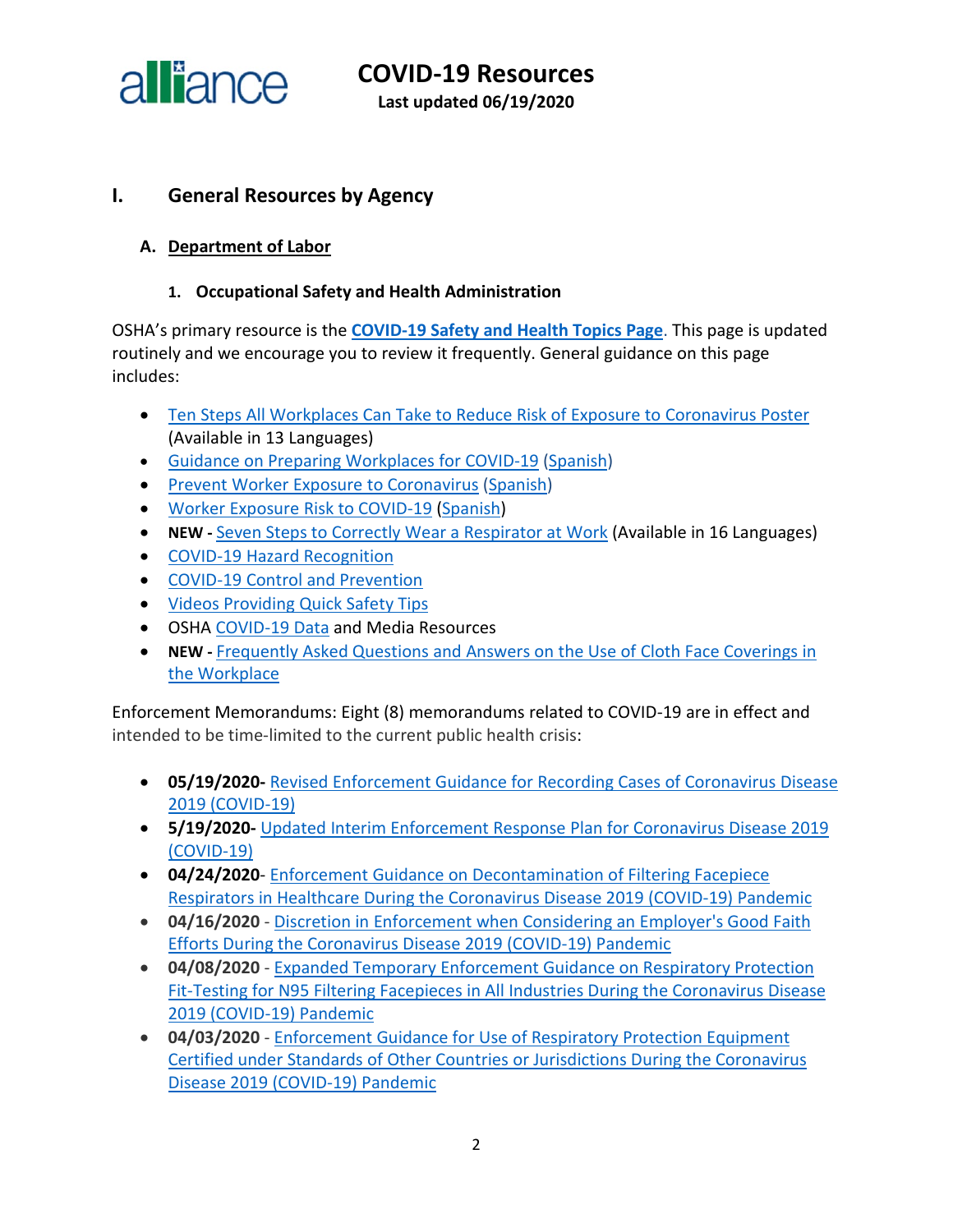

**Last updated 06/19/2020**

- **04/03/2020**  [Enforcement Guidance for Respiratory Protection and the N95 Shortage](https://www.osha.gov/memos/2020-04-03/enforcement-guidance-respiratory-protection-and-n95-shortage-due-coronavirus)  [Due to the Coronavirus Disease 2019 \(COVID-19\) Pandemic](https://www.osha.gov/memos/2020-04-03/enforcement-guidance-respiratory-protection-and-n95-shortage-due-coronavirus) - [1910.134 App B-1]
- **03/14/2020**  [Temporary Enforcement Guidance -](https://www.osha.gov/memos/2020-03-14/temporary-enforcement-guidance-healthcare-respiratory-protection-annual-fit) Healthcare Respiratory Protection [Annual Fit-Testing for N95 Filtering Facepieces During the COVID-19 Outbreak](https://www.osha.gov/memos/2020-03-14/temporary-enforcement-guidance-healthcare-respiratory-protection-annual-fit)

#### **2.** *Wage and Hour Division (WHD)*

WHD's Primary Resource is its [WHD COVID-19 Official Webpage,](https://www.dol.gov/agencies/whd/pandemic) which provides information on the implementation of the [Families First Coronavirus Response Act](https://www.dol.gov/agencies/whd/ffcra) (FFCRA).

#### <span id="page-2-0"></span>**B. Centers for Disease Control and Prevention (CDC)**

CDC's primary resource is the CDC [COVID-19 Official Webpage.](https://www.cdc.gov/coronavirus/2019-nCoV/index.html) This page is updated routinely and we encourage you to review it frequently. Recent guidance released and housed on this page includes:

- [CDC COVID-19 Guidance Documents](https://www.cdc.gov/coronavirus/2019-ncov/communication/guidance-list.html?Sort=Date%3A%3Adesc)
- [Resources for Businesses and Employers \(includes guidance on reopening, also provided](https://www.cdc.gov/coronavirus/2019-ncov/community/organizations/businesses-employers.html)  [below\)](https://www.cdc.gov/coronavirus/2019-ncov/community/organizations/businesses-employers.html)
	- o [Interim Guidance for Businesses and Employers](https://www.cdc.gov/coronavirus/2019-ncov/community/guidance-business-response.html)
	- o **NEW -** [Testing Strategy for Coronavirus \(COVID-19\) in High-Density Critical](https://www.cdc.gov/coronavirus/2019-ncov/community/worker-safety-support/hd-testing.html)  [Infrastructure Workplaces after a COVID-19 Case Is Identified](https://www.cdc.gov/coronavirus/2019-ncov/community/worker-safety-support/hd-testing.html)
	- o [Cleaning and Disinfecting Your](https://www.cdc.gov/coronavirus/2019-ncov/community/clean-disinfect/index.html) Facility
	- o [Factors to Consider When Planning to Purchase Respirators from Another Country](https://www.cdc.gov/coronavirus/2019-ncov/hcp/ppe-strategy/international-respirator-purchase.html?deliveryName=USCDC_10_4-DM27902)
	- o [Employees: How to Cope with Job Stress and Build Resilience During the COVID-19](https://www.cdc.gov/coronavirus/2019-ncov/community/mental-health-non-healthcare.html?deliveryName=USCDC_10_4-DM27902)  [Pandemic](https://www.cdc.gov/coronavirus/2019-ncov/community/mental-health-non-healthcare.html?deliveryName=USCDC_10_4-DM27902)
	- o [What Workers and Employers Can Do to Manage Workplace Fatigue during COVID-](https://www.cdc.gov/coronavirus/2019-ncov/hcp/managing-workplace-fatigue.html?deliveryName=USCDC_10_4-DM27902)[19](https://www.cdc.gov/coronavirus/2019-ncov/hcp/managing-workplace-fatigue.html?deliveryName=USCDC_10_4-DM27902)
- [Worker Safety and Support](https://www.cdc.gov/coronavirus/2019-ncov/community/worker-safety-support/index.html)
- [Implementing Safety Practices for Critical Infrastructure Workers Who May Have Had](https://www.cdc.gov/coronavirus/2019-ncov/community/critical-workers/implementing-safety-practices.html?deliveryName=USCDC_10_4-DM27902)  [Exposure to a Person with Suspected or Confirmed COVID-19](https://www.cdc.gov/coronavirus/2019-ncov/community/critical-workers/implementing-safety-practices.html?deliveryName=USCDC_10_4-DM27902)
- [Prepare Your Small Business and Employees for the Effects of COVID-19](https://gcc01.safelinks.protection.outlook.com/?url=https%3A%2F%2Fwww.cdc.gov%2Fcoronavirus%2F2019-ncov%2Fcommunity%2Fguidance-small-business.html&data=02%7C01%7CLee.Joey.C%40dol.gov%7Cd3f028a2390845ad13b208d7e073765f%7C75a6305472044e0c9126adab971d4aca%7C0%7C0%7C637224658823422112&sdata=afIVXnYi82UYP1zyR2iOZP07LFSoUrCLAneLSEqORqU%3D&reserved=0)
- Cases [of COVID-19](https://www.cdc.gov/coronavirus/2019-ncov/cases-updates/cases-in-us.html) in the U.S. and [COVIDView: A Weekly Surveillance Summary of U.S.](https://gcc01.safelinks.protection.outlook.com/?url=https%3A%2F%2Fwww.cdc.gov%2Fcoronavirus%2F2019-ncov%2Fcovid-data%2Fcovidview.html&data=02%7C01%7CLee.Joey.C%40dol.gov%7Cd3f028a2390845ad13b208d7e073765f%7C75a6305472044e0c9126adab971d4aca%7C0%7C0%7C637224658823422112&sdata=4b4tPfmagxP7%2F1KsH0tTYeWyaq9vb5P8W%2B301lTIxfI%3D&reserved=0)  [COVID-19 Activity](https://gcc01.safelinks.protection.outlook.com/?url=https%3A%2F%2Fwww.cdc.gov%2Fcoronavirus%2F2019-ncov%2Fcovid-data%2Fcovidview.html&data=02%7C01%7CLee.Joey.C%40dol.gov%7Cd3f028a2390845ad13b208d7e073765f%7C75a6305472044e0c9126adab971d4aca%7C0%7C0%7C637224658823422112&sdata=4b4tPfmagxP7%2F1KsH0tTYeWyaq9vb5P8W%2B301lTIxfI%3D&reserved=0)
- [Use of Cloth Face Coverings to Help Slow the Spread of COVID-19](https://www.cdc.gov/coronavirus/2019-ncov/prevent-getting-sick/diy-cloth-face-coverings.html)

#### <span id="page-2-1"></span>**II. Resources on Reopening Workplaces**

- <span id="page-2-2"></span>**A. White House/CDC Guidelines**
- [Guidelines for Opening Up America Again](https://www.whitehouse.gov/wp-content/uploads/2020/04/Guidelines-for-Opening-Up-America-Again.pdf)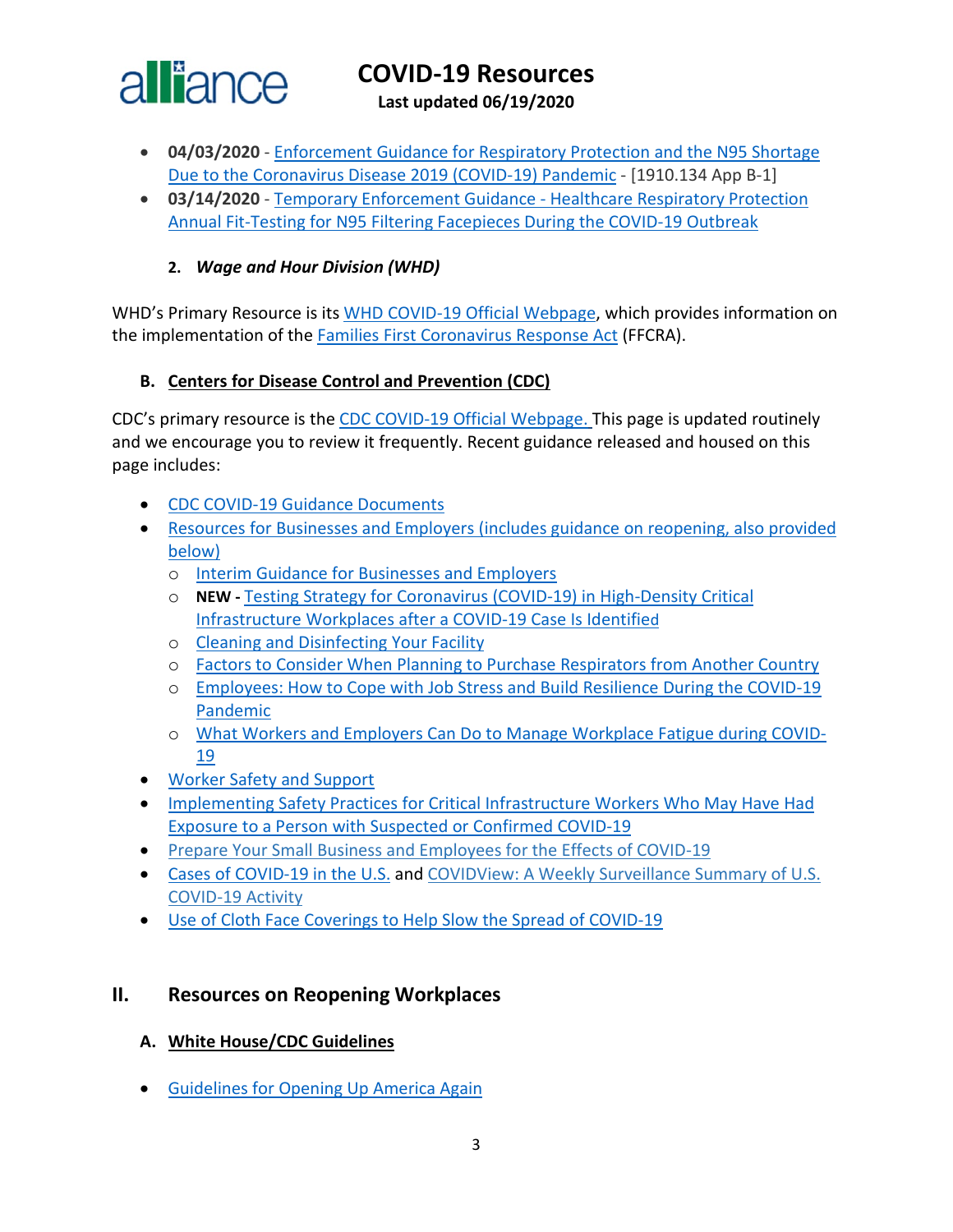

**COVID-19 Resources Last updated 06/19/2020**

- <span id="page-3-0"></span>**B. OSHA/State Plan**
- **NEW -** [Guidance on Returning to Work](https://www.osha.gov/Publications/OSHA4045.pdf)
- [COVID-19 Guidance on Social Distancing at Work](https://www.osha.gov/Publications/OSHA4027.pdf)
- Many [State Plans](https://www.osha.gov/stateplans) have issued guidelines for employers and workers in their states and some are included in this resource. However, for the most up-to-date information on COVID-19 resources, please check the state's webpage. For example:
	- o [Michigan OSHA COVID-19 Workplace Safety and Health Guidance](https://www.michigan.gov/leo/0,5863,7-336-100207---,00.html) for employers, workers, and specific industries
	- o [Kentucky Healthy at Work resources](https://govstatus.egov.com/ky-healthy-at-work) for employers, workers, and specific industries
	- o [California OSHA and Health Department Statewide COVID-19 Industry Guidance](https://covid19.ca.gov/industry-guidance/)  [to Reduce Risk](https://covid19.ca.gov/industry-guidance/) (includes guidance for a wide range of industries) and Cal/OSHA [COVID-19 Resources](https://www.dir.ca.gov/dosh/coronavirus/)

#### <span id="page-3-1"></span>**C. NIOSH/CDC**

- CDC [Resuming Business Toolkit](https://www.cdc.gov/coronavirus/2019-ncov/community/resuming-business-toolkit.html?deliveryName=USCDC_10_4-DM29483) and [Workplace Decision Tool](https://www.cdc.gov/coronavirus/2019-ncov/community/organizations/workplace-decision-tool.html)
- [CDC Reopening Guidance for Cleaning and Disinfecting Public Spaces, Workplaces,](https://www.cdc.gov/coronavirus/2019-ncov/community/reopen-guidance.html?deliveryName=USCDC_10_4-DM27264)  [Businesses, Schools, and Homes](https://www.cdc.gov/coronavirus/2019-ncov/community/reopen-guidance.html?deliveryName=USCDC_10_4-DM27264)
- [CDC Guidance for Reopening Buildings After Prolonged Shutdown or Reduced Operation](https://www.cdc.gov/coronavirus/2019-ncov/php/building-water-system.html)
- [COVID-19 Employer Information for Office Buildings](https://www.cdc.gov/coronavirus/2019-ncov/community/office-buildings.html?deliveryName=USCDC_10_4-DM29483)
- <span id="page-3-2"></span>**D. American Industrial Hygiene Association**
- [Back to Work Safely Resources](https://www.backtoworksafely.org/)

#### <span id="page-3-3"></span>**III. Additional Resources by Industry Sector**

- <span id="page-3-4"></span>**A. Healthcare Industry Resources**
	- **1. OSHA/State Plans**
- [Healthcare Workers and Employers](https://www.osha.gov/SLTC/covid-19/healthcare-workers.html)
	- o [Washington State Plans](https://www.doh.wa.gov/Emergencies/NovelCoronavirusOutbreak2020COVID19/ResourcesandRecommendations) (includes section for Healthcare Employers and Workers)
- [Emergency Response Workers and Employers](https://www.osha.gov/SLTC/covid-19/emergency-response.html)
- [Dentistry](https://www.osha.gov/SLTC/covid-19/dentistry.html)
	- o [Guidance for Dental Practitioners](https://www.osha.gov/Publications/OSHA4019.pdf) [\(Spanish\)](https://www.osha.gov/Publications/OSHA4020.pdf)
	- o [South Carolina State Plans](http://www.scosha.llronline.com/pdfs/2020/Covid19%20Fact%20Sheet.pdf)
- [Retail Pharmacies](https://www.osha.gov/Publications/OSHA4023.pdf) [\(Spanish\)](https://www.osha.gov/Publications/OSHA4024.pdf)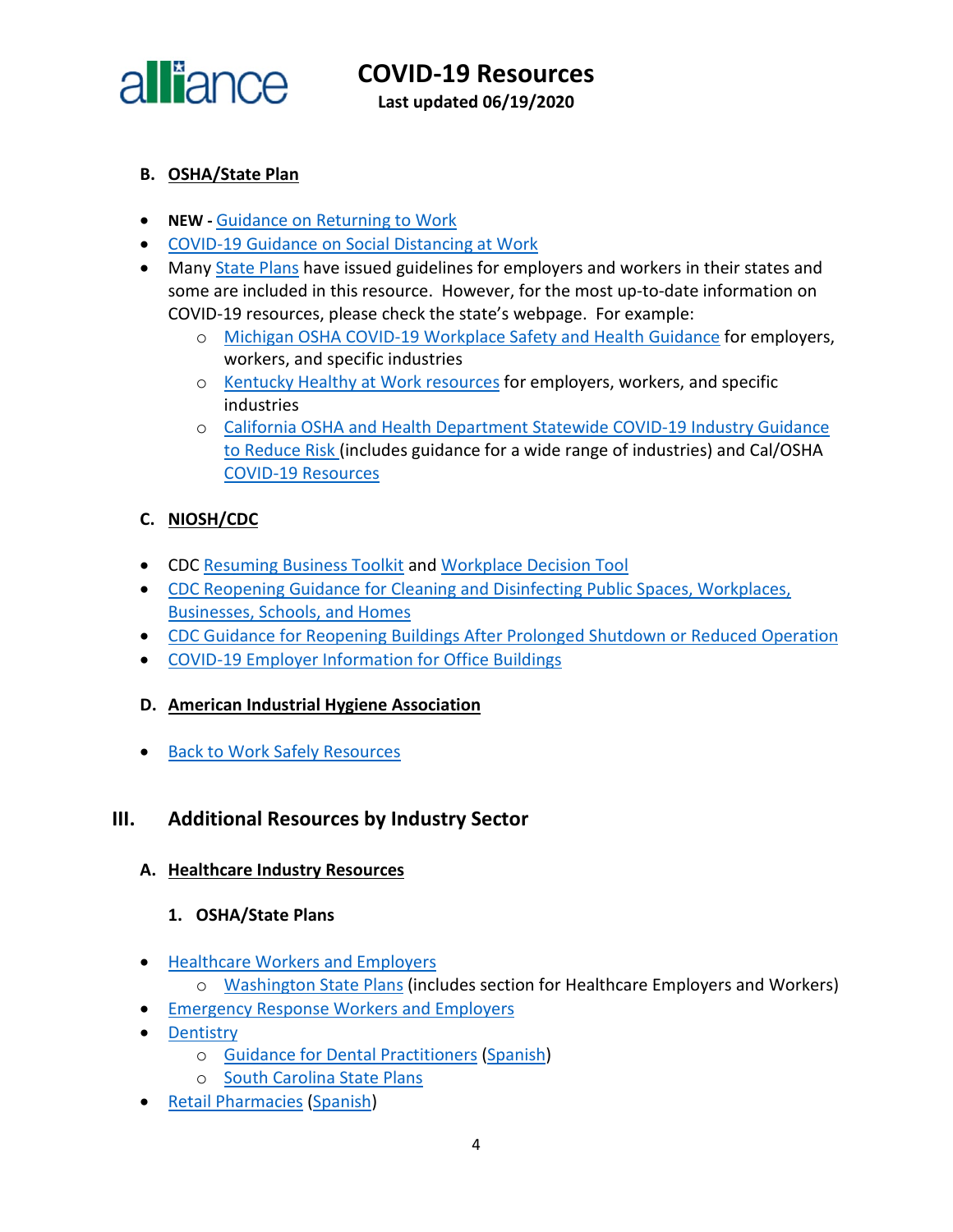

**Last updated 06/19/2020**

• [Nursing homes and Long-Term Care Facilities](https://www.osha.gov/Publications/OSHA4025.pdf) [\(Spanish\)](https://www.osha.gov/Publications/OSHA4026.pdf)

#### **2. NIOSH/CDC**

- [Emergency Medical Services](https://www.cdc.gov/coronavirus/2019-ncov/hcp/guidance-for-ems.html)
- [Healthcare Professionals](https://www.cdc.gov/coronavirus/2019-nCoV/hcp/index.html)
- [Infection Prevention and Control](https://www.cdc.gov/coronavirus/2019-ncov/hcp/infection-control-recommendations.html)
- [Ambulatory Care](https://www.cdc.gov/coronavirus/2019-ncov/hcp/guidance-hcf.html#outpatient-ambulatory)
- [Pharmacies](https://www.cdc.gov/coronavirus/2019-ncov/hcp/pharmacies.html)
- [Dental Settings](https://www.cdc.gov/coronavirus/2019-ncov/hcp/dental-settings.html)
- [Healthcare Personnel and First Responders: How to Cope with Stress and Build](https://www.cdc.gov/coronavirus/2019-ncov/community/mental-health-healthcare.html?deliveryName=USCDC_10_4-DM27902)  [Resilience During the COVID-19 Pandemic](https://www.cdc.gov/coronavirus/2019-ncov/community/mental-health-healthcare.html?deliveryName=USCDC_10_4-DM27902)

#### <span id="page-4-0"></span>**B. Transportation Industry Resources**

#### **1. OSHA**

- [Package Delivery](https://www.osha.gov/Publications/OSHA3998.pdf) [\(Spanish\)](https://gcc01.safelinks.protection.outlook.com/?url=https%3A%2F%2Fwww.osha.gov%2FPublications%2FOSHA3999.pdf&data=02%7C01%7CLee.Joey.C%40dol.gov%7Ca967410215a744041cfa08d7e235e247%7C75a6305472044e0c9126adab971d4aca%7C0%7C0%7C637226593365135726&sdata=lQKYo68Vt9p9WmkjePai4PWYyrKf%2BDeDqr7lGmD84hQ%3D&reserved=0)
- [Airline Operations](https://www.osha.gov/SLTC/covid-19/airline.html)
- [Border Protection and Transportation Security](https://www.osha.gov/SLTC/covid-19/border-protection-transportation-security.html)
- [Solid Waste and Wastewater Management](https://www.osha.gov/SLTC/covid-19/solid-waste-wastewater-mgmt.html)

#### **2. NIOSH/CDC**

- [Transit Station](https://gcc01.safelinks.protection.outlook.com/?url=https%3A%2F%2Fwww.cdc.gov%2Fcoronavirus%2F2019-ncov%2Fcommunity%2Forganizations%2Ftransit-station-workers.html&data=02%7C01%7CLee.Joey.C%40dol.gov%7Cd3f028a2390845ad13b208d7e073765f%7C75a6305472044e0c9126adab971d4aca%7C0%7C0%7C637224658823402199&sdata=gqxR39aHbuIIXIFKdxcH5%2Fr0vh%2F%2F8kcprzxfnJYzU5c%3D&reserved=0)
- [Transit Maintenance](https://gcc01.safelinks.protection.outlook.com/?url=https%3A%2F%2Fwww.cdc.gov%2Fcoronavirus%2F2019-ncov%2Fcommunity%2Forganizations%2Ftransit-maintenance-worker.html&data=02%7C01%7CLee.Joey.C%40dol.gov%7Cd3f028a2390845ad13b208d7e073765f%7C75a6305472044e0c9126adab971d4aca%7C0%7C0%7C637224658823402199&sdata=j%2FUwewl%2FKQrbWd%2BDaUmUqfjBE5nOjDYRkHN05dJuJmM%3D&reserved=0)
- [Rail Transit Operators](https://gcc01.safelinks.protection.outlook.com/?url=https%3A%2F%2Fwww.cdc.gov%2Fcoronavirus%2F2019-ncov%2Fcommunity%2Forganizations%2Frail-transit-operator.html&data=02%7C01%7CLee.Joey.C%40dol.gov%7Cd3f028a2390845ad13b208d7e073765f%7C75a6305472044e0c9126adab971d4aca%7C0%7C0%7C637224658823412157&sdata=Qn4BrDpf14FE29V6jS%2F6XeZ9sYQ1dThZP4p3YCPQo10%3D&reserved=0)
- [Bus Transit Operators](https://gcc01.safelinks.protection.outlook.com/?url=https%3A%2F%2Fwww.cdc.gov%2Fcoronavirus%2F2019-ncov%2Fcommunity%2Forganizations%2Fbus-transit-operator.html&data=02%7C01%7CLee.Joey.C%40dol.gov%7Cd3f028a2390845ad13b208d7e073765f%7C75a6305472044e0c9126adab971d4aca%7C0%7C0%7C637224658823412157&sdata=1LfVqpGfiPT8YHqVgmknweLGf51kxuB6CO3wyC%2FGVKY%3D&reserved=0)
- [Airline Catering Truck Drivers and Helpers](https://gcc01.safelinks.protection.outlook.com/?url=https%3A%2F%2Fwww.cdc.gov%2Fcoronavirus%2F2019-ncov%2Fcommunity%2Forganizations%2Fairline-catering-truck-drivers.html&data=02%7C01%7CLee.Joey.C%40dol.gov%7Cd3f028a2390845ad13b208d7e073765f%7C75a6305472044e0c9126adab971d4aca%7C0%7C0%7C637224658823432069&sdata=nWmSKI0rQFZOEra72a5umFVE%2BgWhrOSYZet4aGSZDgI%3D&reserved=0)
- [Aircraft Maintenance](https://gcc01.safelinks.protection.outlook.com/?url=https%3A%2F%2Fwww.cdc.gov%2Fcoronavirus%2F2019-ncov%2Fcommunity%2Forganizations%2Faircraft-maintenance-workers.html&data=02%7C01%7CLee.Joey.C%40dol.gov%7Cd3f028a2390845ad13b208d7e073765f%7C75a6305472044e0c9126adab971d4aca%7C0%7C0%7C637224658823432069&sdata=aIi6sfP%2BuhQPcDVin8Ki4gAcFUYcBO6YyFQNymV0zTI%3D&reserved=0)
- [Airline Customer Service Representatives and Gate Agents](https://gcc01.safelinks.protection.outlook.com/?url=https%3A%2F%2Fwww.cdc.gov%2Fcoronavirus%2F2019-ncov%2Fcommunity%2Fairport-customer-factsheet.html&data=02%7C01%7CLee.Joey.C%40dol.gov%7Cd3f028a2390845ad13b208d7e073765f%7C75a6305472044e0c9126adab971d4aca%7C0%7C0%7C637224658823432069&sdata=xDeDkhBeqOtXLQNdSOPbiMVIKIRyIGdzKuobtpNN3kk%3D&reserved=0)
- [Airport Custodial Staff](https://gcc01.safelinks.protection.outlook.com/?url=https%3A%2F%2Fwww.cdc.gov%2Fcoronavirus%2F2019-ncov%2Fcommunity%2Forganizations%2Fairport-custodial-staff.html&data=02%7C01%7CLee.Joey.C%40dol.gov%7Cd3f028a2390845ad13b208d7e073765f%7C75a6305472044e0c9126adab971d4aca%7C0%7C0%7C637224658823442025&sdata=gnJ152LsJtL5XT0VMono%2Bu8scocC4dlsbgiZXl%2BcnE0%3D&reserved=0)
- [Mail and Parcel Delivery Drivers](https://www.cdc.gov/coronavirus/2019-ncov/community/organizations/mail-parcel-drivers.html)
- [What Long-Haul Truck Drivers Need to Know about COVID-19](https://www.cdc.gov/coronavirus/2019-ncov/community/organizations/long-haul-trucking.html?deliveryName=USCDC_10_4-DM27902)

#### <span id="page-4-1"></span>**C. Retail, Service, and Manufacturing Industry Resources**

#### **1. OSHA/State Plans**

- [COVID-19 Guidance for Stockroom and Loading Dock Workers](https://www.osha.gov/Publications/OSHA4029.pdf) [\(Spanish\)](https://www.osha.gov/Publications/OSHA4030.pdf)
- [Retail Workers](https://www.osha.gov/Publications/OSHA3996.pdf) [\(Spanish\)](https://www.osha.gov/Publications/OSHA3997.pdf)
- [Retail Workers and Employers in Critical and High Customer-Volume Environments](https://www.osha.gov/SLTC/covid-19/retail.html)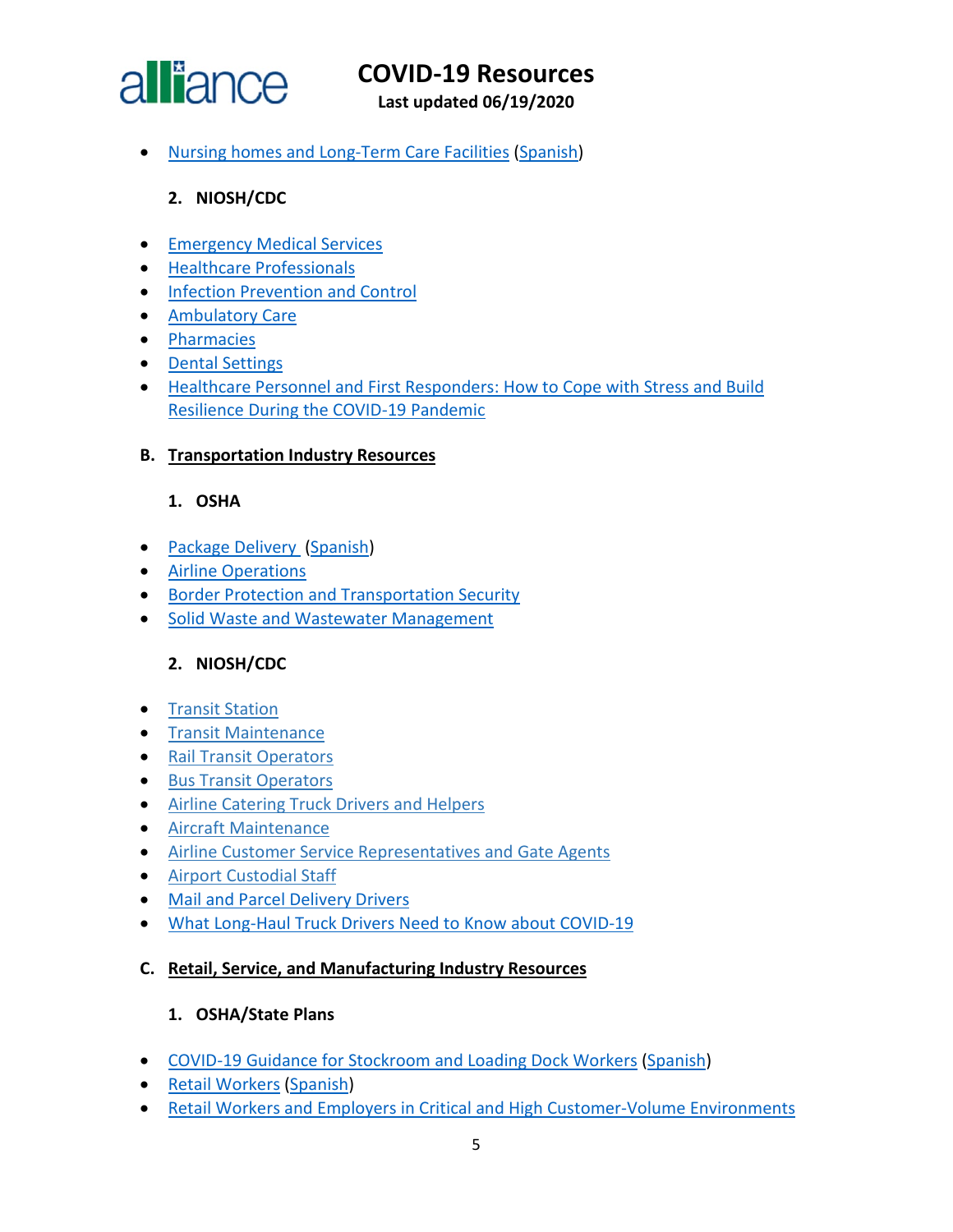

**Last updated 06/19/2020**

- [Manufacturing Industry](https://www.osha.gov/Publications/OSHA4002.pdf) Workforce [\(Spanish\)](https://www.osha.gov/Publications/OSHA4003.pdf)
- [In-Home Repair Services](https://www.osha.gov/SLTC/covid-19/in-home-repair.html)
- [Restaurants & Beverage Vendors Offering Takeout or Curbside Pickup](https://www.osha.gov/Publications/OSHA4017.pdf) [\(Spanish\)](https://www.osha.gov/Publications/OSHA4018.pdf)
- [Rideshare, Taxi, Car Service](https://www.osha.gov/Publications/OSHA4021.pdf) [\(Spanish\)](https://www.osha.gov/Publications/OSHA4022.pdf)
- [Wyoming OSHA Protecting Grocery & Other Essential Workers from COVID-19](http://wyomingworkforce.org/news/2020-04-14a/)
- [Minnesota OSHA Protecting grocery store workers](http://www.dli.mn.gov/sites/default/files/pdf/fact_grocery_stores.pdf)

#### **2. NIOSH/CDC**

- [CDC Restaurant and Bars Decision Tool](https://www.cdc.gov/coronavirus/2019-ncov/community/organizations/restaurants-and-bars-decision-tool.html)
- [Food and Grocery Pick-up and Delivery Drivers](https://www.cdc.gov/coronavirus/2019-ncov/community/organizations/food-grocery-drivers.html)
- [Rideshare, Taxi, Limo, and Other Passenger Drivers-for-Hire](https://www.cdc.gov/coronavirus/2019-ncov/community/organizations/rideshare-drivers-for-hire.html)
- [COVID-19 Employer Information for Nail Salons](https://www.cdc.gov/coronavirus/2019-ncov/community/organizations/nail-salon-employers.html?deliveryName=USCDC_10_4-DM30499) and [What Nail Salon Employees Need to](https://www.cdc.gov/coronavirus/2019-ncov/community/organizations/nail-salon-employees.html?deliveryName=USCDC_10_4-DM30499)  [Know about COVID-19](https://www.cdc.gov/coronavirus/2019-ncov/community/organizations/nail-salon-employees.html?deliveryName=USCDC_10_4-DM30499)

#### <span id="page-5-0"></span>**D. Construction Industry Resources**

#### **1. OSHA/State Plan/CDC**

- [COVID-19 Guidance for the Construction Workforce](https://www.osha.gov/Publications/OSHA4000.pdf) [\(Spanish\)](https://www.osha.gov/Publications/OSHA4001.pdf)
- [Guidance for Construction Employers and Workers](https://www.osha.gov/SLTC/covid-19/construction.html)
- [California OSHA COVID-19 Infection Prevention in Construction](https://www.dir.ca.gov/dosh/coronavirus/COVID-19-Infection-Prevention-in-Construction.pdf)
- Nevada OSHA [COVID-19 Letter for Construction Industry](http://dir.nv.gov/uploadedFiles/dirnvgov/content/home/AssessmentsDocs/OSHA%20COVID%2019%20Letter%20for%20Construction%20Industry.pdf)
- Oregon OSHA [COVID-19: Job Health, Safety Resources for Oregon Contractors](https://osha.oregon.gov/Documents/COVID19-orosha-ccb-contractors.pdf)
- [COVID-19 and Mining](https://www.cdc.gov/coronavirus/2019-ncov/community/miners.html?deliveryName=USCDC_10_4-DM30499)

#### **2. CPWR- The Center for Construction Research and Training**

- [Guidance on COVID-19](https://www.cpwr.com/sites/default/files/CPWR_Guidance_on_COVID.pdf) [\(Spanish\)](https://www.cpwr.com/sites/default/files/CPWR_Guidance_on_COVID_SPANISH.pdf)
- [Toolbox Talk on COVID-19](https://www.cpwr.com/sites/default/files/publications/TT-COVID-19.pdf) [\(Spanish\)](https://www.cpwr.com/sites/default/files/publications/spanish/TT-SP-COVID-19.pdf)
- [COVID-19 Construction Clearinghouse](http://covid.elcosh.org/index.php)

#### **3. The General Building Contractors Association**

- [COVID-19 Recommended Job Site Protocols](https://gbca.com/wp-content/uploads/2020/04/2020.04.08-COVID-19-Job-Site-Protocol-BTC-no-signatures-1.pdf)
- [PowerPoint Presentation: COVID-19 Recommended Job Site Protocols](https://gbca.com/wp-content/uploads/2020/04/GBCA-COVID-19-Safety-Presentation-FINAL-for-Presentation-Update-April-14.pdf)

#### <span id="page-5-1"></span>**E. Agriculture**

- **1. OSHA/NIOSH/CDC/State Plan**
- [OSHA/CDC Joint Interim Guidance for Agriculture Workers and Employers](https://www.cdc.gov/coronavirus/2019-ncov/community/guidance-agricultural-workers.html)